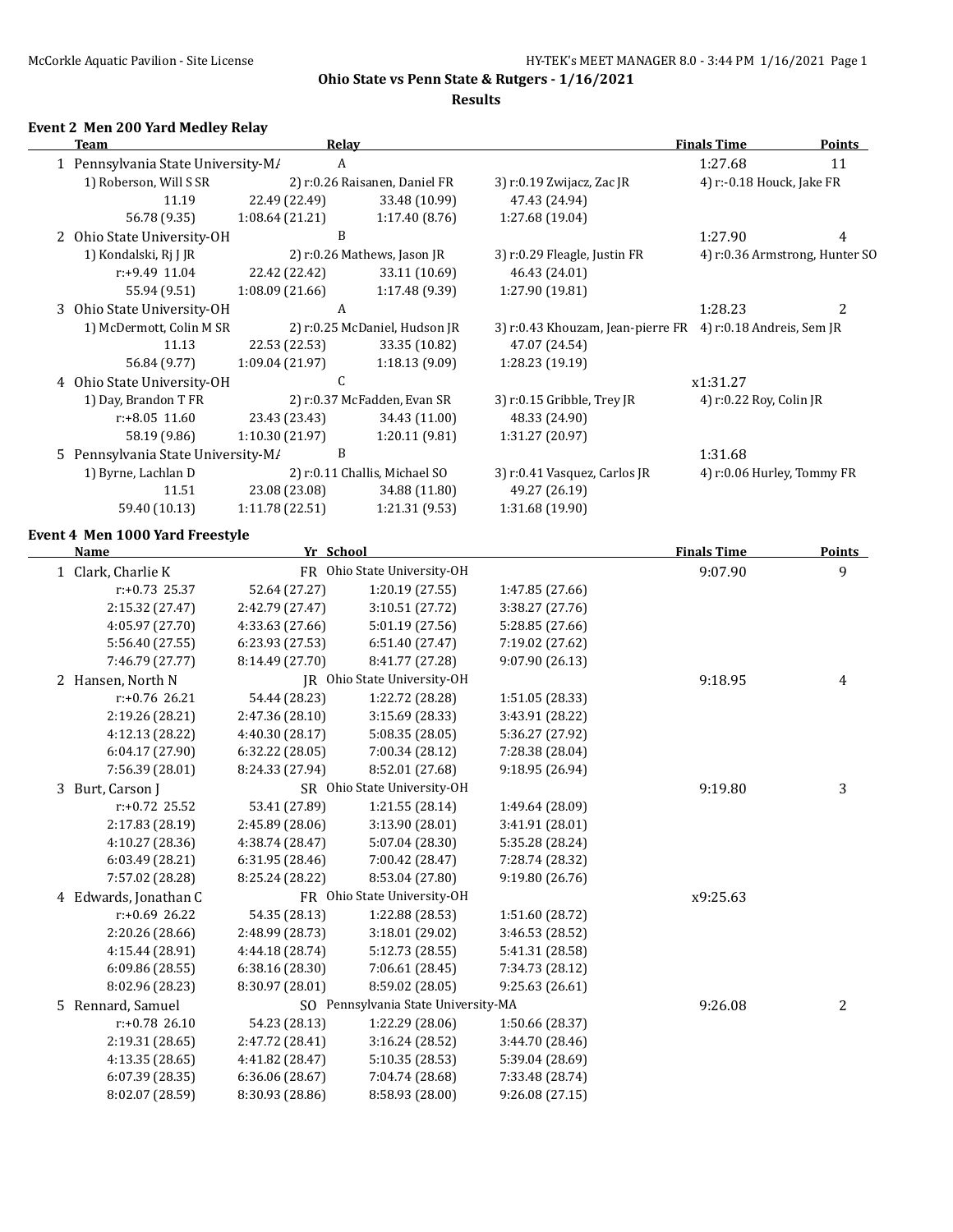#### **Results**

# **(Event 4 Men 1000 Yard Freestyle)**

| <b>Name</b>                           | Yr School       |                                     |                 | <b>Finals Time</b> | <b>Points</b> |
|---------------------------------------|-----------------|-------------------------------------|-----------------|--------------------|---------------|
| 6 Radzikowski, Henry A                |                 | FR Pennsylvania State University-MA |                 | 9:27.57            | $\mathbf{1}$  |
| r:+0.70 25.36                         | 52.92 (27.56)   | 1:20.80 (27.88)                     | 1:48.64 (27.84) |                    |               |
| 2:16.69 (28.05)                       | 2:44.98 (28.29) | 3:13.29 (28.31)                     | 3:41.88 (28.59) |                    |               |
| 4:10.58 (28.70)                       | 4:39.23 (28.65) | 5:07.80 (28.57)                     | 5:36.59 (28.79) |                    |               |
| 6:05.57 (28.98)                       | 6:34.80 (29.23) | 7:03.55 (28.75)                     | 7:33.20 (29.65) |                    |               |
| 8:01.50 (28.30)                       | 8:30.72 (29.22) | 8:59.69 (28.97)                     | 9:27.57 (27.88) |                    |               |
| 7 Brewer, Zachary M                   |                 | FR Pennsylvania State University-MA |                 | 9:27.70            |               |
| $r: +0.70$ 25.76                      | 53.69 (27.93)   | 1:21.87 (28.18)                     | 1:50.09 (28.22) |                    |               |
| 2:18.33 (28.24)                       | 2:46.60 (28.27) | 3:15.07(28.47)                      | 3:43.60 (28.53) |                    |               |
| 4:12.47 (28.87)                       | 4:41.29 (28.82) | 5:10.06 (28.77)                     | 5:39.02 (28.96) |                    |               |
| 6:07.74 (28.72)                       | 6:36.75 (29.01) | 7:06.06 (29.31)                     | 7:35.15 (29.09) |                    |               |
| 8:03.95 (28.80)                       | 8:32.83 (28.88) | 9:01.24 (28.41)                     | 9:27.70 (26.46) |                    |               |
| 8 Moak, Gavin T                       |                 | SO Ohio State University-OH         |                 | x9:43.73           |               |
| r:+0.72 26.16                         | 54.52 (28.36)   | 1:23.12 (28.60)                     | 1:51.70 (28.58) |                    |               |
| 2:20.45 (28.75)                       | 2:49.59 (29.14) | 3:18.99 (29.40)                     | 3:48.75 (29.76) |                    |               |
| 4:18.17 (29.42)                       | 4:47.91 (29.74) | 5:17.62 (29.71)                     | 5:47.53 (29.91) |                    |               |
| 6:17.27 (29.74)                       | 6:46.89 (29.62) | 7:16.64 (29.75)                     | 7:46.55 (29.91) |                    |               |
| 8:16.21 (29.66)                       | 8:45.79 (29.58) | 9:15.42 (29.63)                     | 9:43.73 (28.31) |                    |               |
| <b>Event 6 Men 200 Yard Freestyle</b> |                 |                                     |                 |                    |               |
| <b>Name</b>                           | Yr School       |                                     |                 | <b>Finals Time</b> | <b>Points</b> |
| 1 Delakis, Paul J                     |                 | SR Ohio State University-OH         |                 | 1:37.68            | 9             |
| $r: +0.70$ 23.31                      | 47.92 (24.61)   | 1:12.73 (24.81)                     | 1:37.68 (24.95) |                    |               |
| 2 Sampson, John P                     |                 | JR Ohio State University-OH         |                 | 1:40.35            | 4             |
| $r: +0.62$ 23.47                      | 48.85 (25.38)   | 1:14.52(25.67)                      | 1:40.35 (25.83) |                    |               |
| 3 Satterfield, Shaw S                 |                 | FR Ohio State University-OH         |                 | 1:41.34            | 3             |
| $r: +0.73$ 23.58                      | 49.33 (25.75)   | 1:15.05(25.72)                      | 1:41.34 (26.29) |                    |               |
| 4 Byrne, Lachlan D                    |                 | Pennsylvania State University-MA    |                 | 1:41.39            | 2             |
| $r: +0.70$ 23.64                      | 49.41 (25.77)   | 1:15.62 (26.21)                     | 1:41.39 (25.77) |                    |               |
| 5 Johnson, Jay W                      |                 | SO Ohio State University-OH         |                 | x1:41.70           |               |
| r:+0.70 23.51                         | 49.40 (25.89)   | 1:15.54(26.14)                      | 1:41.70 (26.16) |                    |               |
| 6 Wise, Calvin W                      |                 | FR Pennsylvania State University-MA |                 | 1:42.07            | $\mathbf{1}$  |
| $r: +0.74$ 23.78                      | 49.84 (26.06)   | 1:16.15(26.31)                      | 1:42.07 (25.92) |                    |               |
| 7 Day, Brandon T                      |                 | FR Ohio State University-OH         |                 | x1:42.34           |               |
| $r: +0.64$ 23.86                      | 49.67 (25.81)   | 1:16.13 (26.46)                     | 1:42.34 (26.21) |                    |               |
| 8 Deckman, Jacob N                    |                 | SR Pennsylvania State University-MA |                 | 1:42.48            |               |
| $r: +0.71$ 23.65                      | 49.24 (25.59)   | 1:15.93(26.69)                      | 1:42.48 (26.55) |                    |               |
| 9 Hurley, Tommy J                     |                 | FR Pennsylvania State University-MA |                 | x1:44.37           |               |
| $r: +0.72$ 23.77                      | 49.99 (26.22)   | 1:17.21 (27.22)                     | 1:44.37 (27.16) |                    |               |
| --- Herczeg, Jack R                   |                 | FR Ohio State University-OH         |                 | X1:43.65           |               |
| $r: +0.76$ 24.10                      | 50.54 (26.44)   | 1:17.40 (26.86)                     | 1:43.65 (26.25) |                    |               |

#### **Event 8 Men 100 Yard Backstroke**

| Name                  | Yr School                           |                             |               | <b>Finals Time</b> | <b>Points</b> |
|-----------------------|-------------------------------------|-----------------------------|---------------|--------------------|---------------|
| 1 Daly, Michael C     | IR Pennsylvania State University-MA |                             |               | 47.24              | 9             |
| 11.25                 | 23.08 (11.83)                       | 35.27 (12.19)               | 47.24 (11.97) |                    |               |
| 2 Armstrong, Hunter H |                                     | SO Ohio State University-OH |               |                    | 4             |
| 11.61                 | 23.73 (12.12)                       | 36.17 (12.44)               | 48.38 (12.21) |                    |               |
| 3 Watkins, Thomas     | SO Ohio State University-OH         |                             |               | 48.54              | 3             |
| 11.49                 | 23.66 (12.17)                       | 36.15 (12.49)               | 48.54 (12.39) |                    |               |
| 4 Kondalski, Rj J     |                                     | IR Ohio State University-OH |               |                    | າ             |
| 11.48                 | 23.71 (12.23)                       | 36.33 (12.62)               | 48.93 (12.60) |                    |               |
| 5 McDermott, Colin M  |                                     | SR Ohio State University-OH |               | x49.07             |               |
| 11.28                 | 23.39 (12.11)                       | 36.18 (12.79)               | 49.07 (12.89) |                    |               |
|                       |                                     |                             |               |                    |               |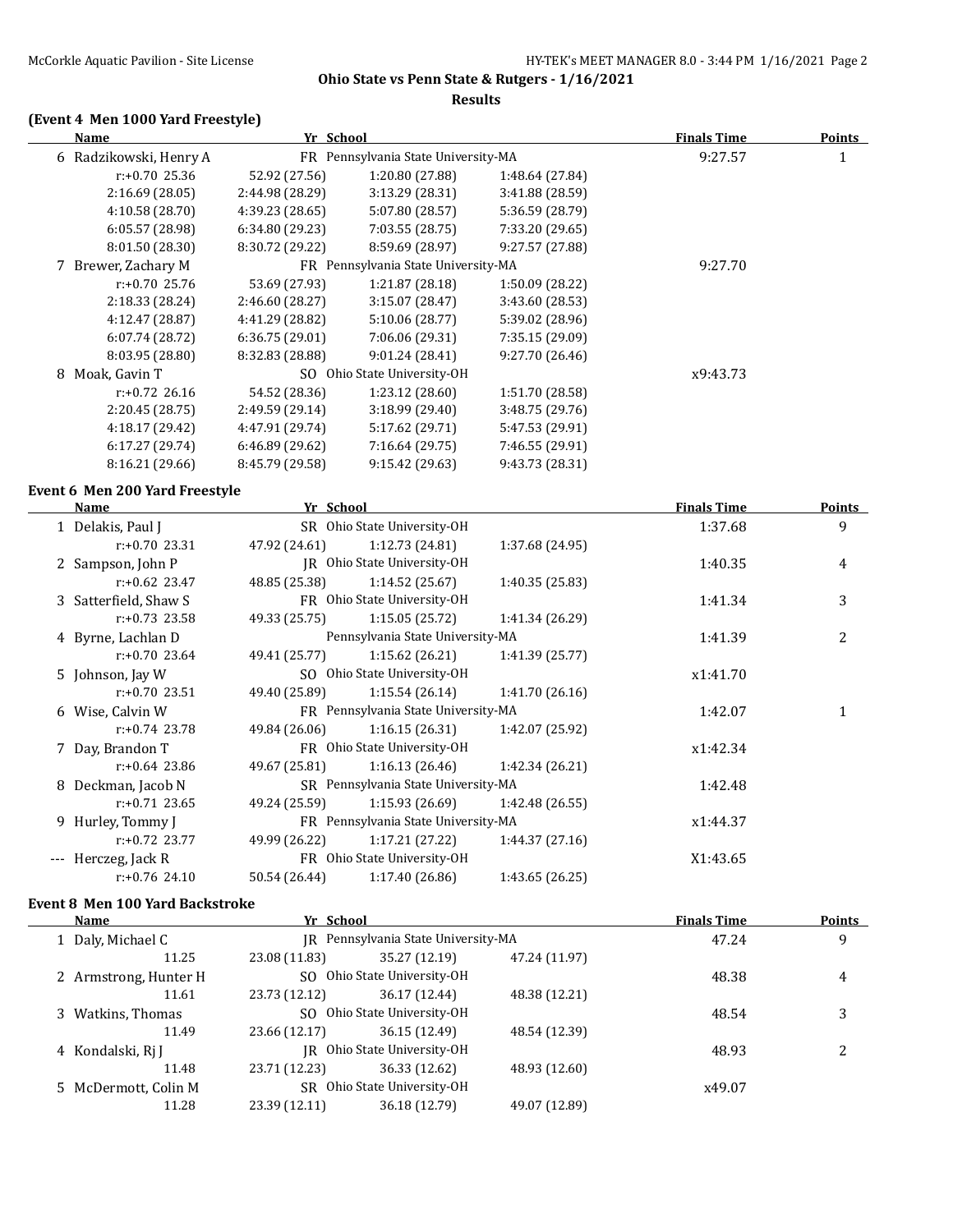**Results**

# **(Event 8 Men 100 Yard Backstroke)**

| Name               | Yr School                           |                                     |               | <b>Finals Time</b> | <b>Points</b> |
|--------------------|-------------------------------------|-------------------------------------|---------------|--------------------|---------------|
| 6 Stapp, Evan S    |                                     | SR Ohio State University-OH         |               | x49.82             |               |
| 11.56              | 24.02 (12.46)                       | 36.83 (12.81)                       | 49.82 (12.99) |                    |               |
| 7 Oberle, Jacob A  |                                     | FR Pennsylvania State University-MA |               |                    |               |
| 11.76              | 24.30 (12.54)                       | 37.53 (13.23)                       | 50.89 (13.36) |                    |               |
| 8 Lulek, William R | IR Pennsylvania State University-MA |                                     |               | 51.74              |               |
| 12.29              | 24.97 (12.68)                       | 38.38 (13.41)                       | 51.74 (13.36) |                    |               |
| 9 Sutton, Zane A   |                                     | SO Pennsylvania State University-MA |               | x51.89             |               |
| 11.71              | 24.56 (12.85)                       | 38.19 (13.63)                       | 51.89 (13.70) |                    |               |
| --- Conley, Owen B |                                     | FR Ohio State University-OH         |               | X53.61             |               |
| 12.68              | 26.07 (13.39)                       | 40.04 (13.97)                       | 53.61 (13.57) |                    |               |

#### **Event 10 Men 100 Yard Breaststroke**

| Name                 | Yr School                           |                                     |               | <b>Finals Time</b> | <b>Points</b> |
|----------------------|-------------------------------------|-------------------------------------|---------------|--------------------|---------------|
| 1 Mathews, Jason S   |                                     | JR Ohio State University-OH         |               | 53.41              | 9             |
| $r: +0.66$ 11.57     | 24.98 (13.41)                       | 38.90 (13.92)                       | 53.41 (14.51) |                    |               |
| 2 Raisanen, Daniel N |                                     | FR Pennsylvania State University-MA |               | 54.80              | 4             |
| $r: +0.71$ 11.68     | 26.00 (14.32)                       | 40.10 (14.10)                       | 54.80 (14.70) |                    |               |
| 3 McDaniel, Hudson J |                                     | JR Ohio State University-OH         |               | 54.84              | 3             |
| $r: +0.71$ 11.50     | 25.91 (14.41)                       | 40.26 (14.35)                       | 54.84 (14.58) |                    |               |
| 4 McFadden, Evan J   |                                     | SR Ohio State University-OH         |               | 55.74              | 2             |
| $r: +0.70$ 11.79     | 25.93 (14.14)                       | 40.78 (14.85)                       | 55.74 (14.96) |                    |               |
| 5 Harlow, Hayden S   | SR Pennsylvania State University-MA |                                     | 56.13         | 1                  |               |
| $r: +0.71$ 12.17     | 26.28 (14.11)                       | 40.97 (14.69)                       | 56.13 (15.16) |                    |               |
| 6 Isings, Connor     |                                     | SR Ohio State University-OH         |               | x56.44             |               |
| $r: +0.73$ 12.26     | 26.50 (14.24)                       | 41.36 (14.86)                       | 56.44 (15.08) |                    |               |
| 7 Challis, Michael J |                                     | SO Pennsylvania State University-MA |               | 57.59              |               |
| $r: +0.70$ 12.28     | 27.14 (14.86)                       | 42.30 (15.16)                       | 57.59 (15.29) |                    |               |
| 8 Krusinski, Pete T  |                                     | FR Ohio State University-OH         |               | x58.63             |               |
| $r: +0.66$ 12.23     | 27.72 (15.49)                       | 42.63 (14.91)                       | 58.63 (16.00) |                    |               |
| Mikesell. Ian L      |                                     | SO Ohio State University-OH         |               | X57.09             |               |
| $r: +0.67$ 12.28     | 26.81 (14.53)                       | 41.67 (14.86)                       | 57.09 (15.42) |                    |               |
| Regan, Billy T       |                                     | SO Ohio State University-OH         |               | X57.59             |               |
| $r: +0.62$ 12.64     | 27.42 (14.78)                       | 42.55 (15.13)                       | 57.59 (15.04) |                    |               |
|                      |                                     |                                     |               |                    |               |

# **Event 12 Men 200 Yard Butterfly**

| Name |                        | Yr School                           |                                     |                 | <b>Finals Time</b> | <b>Points</b>  |
|------|------------------------|-------------------------------------|-------------------------------------|-----------------|--------------------|----------------|
|      | 1 Zwijacz, Zac A       | IR Pennsylvania State University-MA |                                     |                 | 1:47.42            | 9              |
|      | $r: +0.73$ 23.89       | 51.02 (27.13)                       | 1:18.73(27.71)                      | 1:47.42 (28.69) |                    |                |
|      | 2 Vasquez, Carlos      |                                     | IR Pennsylvania State University-MA |                 | 1:50.97            | 4              |
|      | $r: +0.68$ 25.16       | 53.95 (28.79)                       | 1:22.39 (28.44)                     | 1:50.97 (28.58) |                    |                |
|      | 3 Gustafson, Chachi G  |                                     | SO Ohio State University-OH         |                 | 1:51.23            | 3              |
|      | $r: +0.73$ 24.73       | 52.99 (28.26)                       | 1:21.94(28.95)                      | 1:51.23 (29.29) |                    |                |
|      | 4 Khouzam, Jean-pierre |                                     | FR Ohio State University-OH         |                 | 1:53.08            | $\overline{c}$ |
|      | $r: +0.65$ 24.49       | 52.81 (28.32)                       | 1:21.68(28.87)                      | 1:53.08 (31.40) |                    |                |
|      | 5 Magness, Matthew T   |                                     | SO Ohio State University-OH         |                 | 1:53.37            |                |
|      | $r: +0.68$ 24.58       | 53.93 (29.35)                       | 1:22.56(28.63)                      | 1:53.37 (30.81) |                    |                |
|      | 6 Gribble, Trey O      | IR Ohio State University-OH         |                                     |                 | x1:53.85           |                |
|      | $r: +0.71$ 25.04       | 53.25 (28.21)                       | 1:22.02 (28.77)                     | 1:53.85 (31.83) |                    |                |
|      | 7 Trichler, Ryan J     |                                     | FR Ohio State University-OH         |                 | x1:55.60           |                |
|      | $r: +0.71$ 25.99       | 55.02 (29.03)                       | 1:25.07(30.05)                      | 1:55.60 (30.53) |                    |                |
|      | --- Van Gorp, Ian T    |                                     | FR Ohio State University-OH         |                 | X1:53.53           |                |
|      | $r: +0.71$ 25.12       | 54.35 (29.23)                       | 1:23.73 (29.38)                     | 1:53.53(29.80)  |                    |                |
|      | Moak, Gavin T          |                                     | SO Ohio State University-OH         |                 | X1:56.44           |                |
|      | $r: +0.69$ 26.46       | 55.77 (29.31)                       | 1:26.37 (30.60)                     | 1:56.44 (30.07) |                    |                |
|      |                        |                                     |                                     |                 |                    |                |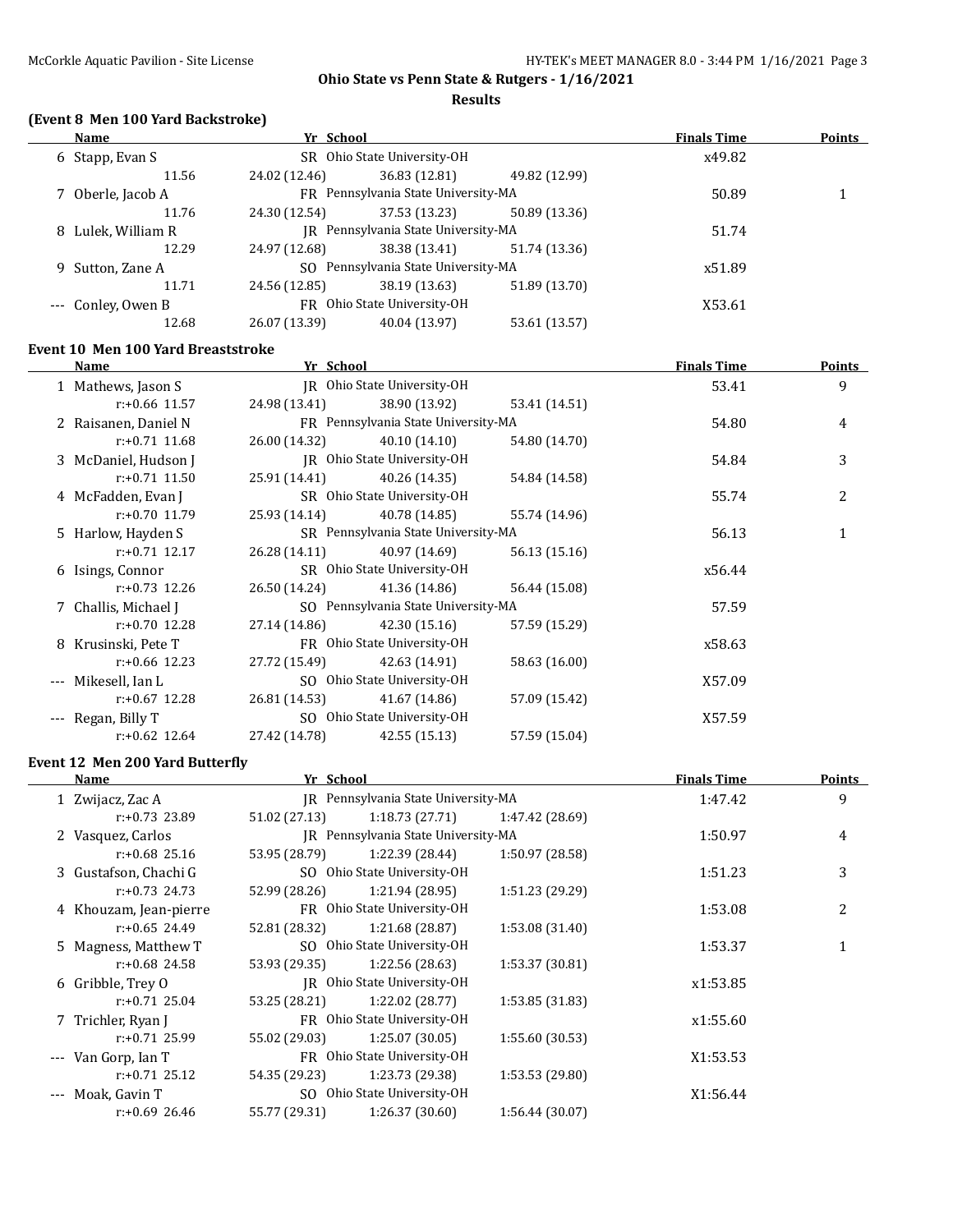# **Ohio State vs Penn State & Rutgers - 1/16/2021 Results**

# **Event 14 Men 50 Yard Freestyle**

|       | Name                                        |               | Yr School                           |               | <b>Finals Time</b>  | <b>Points</b> |
|-------|---------------------------------------------|---------------|-------------------------------------|---------------|---------------------|---------------|
|       | 1 Roberson, Will S<br>$r: +0.66$            |               | SR Pennsylvania State University-MA |               | 19.85               | 9             |
|       | 2 Houck, Jake A<br>$r: +0.69$               |               | FR Pennsylvania State University-MA |               | 19.92               | 4             |
|       | 3 Andreis, Sem                              |               | JR Ohio State University-OH         |               | 20.12               | 3             |
|       | $r: +0.68$<br>4 Fleagle, Justin T           |               | FR Ohio State University-OH         |               | 20.59               | 2             |
|       | $r: +0.64$<br>5 McDermott, Colin M          |               | SR Ohio State University-OH         |               | 21.51               | 1             |
|       | $r: +0.70$<br>6 Stapp, Evan S<br>$r: +0.70$ |               | SR Ohio State University-OH         |               | x21.56              |               |
|       | 7 Herczeg, Jack R<br>$r: +0.74$             |               | FR Ohio State University-OH         |               | x21.79              |               |
| $---$ | Roy, Colin N<br>$r: +0.74$                  |               | JR Ohio State University-OH         |               | X21.60              |               |
| $---$ | McDonald, Mario J<br>$r: +0.72$             |               | FR Ohio State University-OH         |               | X21.69              |               |
|       | Event 16 Men 3 mtr Diving                   |               |                                     |               |                     |               |
|       | Name                                        |               | Yr School                           |               | <b>Finals Score</b> | <b>Points</b> |
|       | 1 Canova, Joseph B                          |               | SR Ohio State University-OH         |               | 426.38              | 9             |
|       | 2 Fielding, Jacob B                         |               | JR Ohio State University-OH         |               | 423.38              | 4             |
|       | 3 Siler, Jacob                              |               | SR Ohio State University-OH         |               | 413.10              | 3             |
|       | 4 Grannum, Hunter                           |               | SO Ohio State University-OH         |               | x363.68             |               |
|       | 5 Hoch, Bryce                               |               | SR Pennsylvania State University-MA |               | 340.28              | 2             |
|       | Event 18 Men 100 Yard Freestyle             |               |                                     |               |                     |               |
|       | <b>Name</b>                                 |               | Yr School                           |               | <b>Finals Time</b>  | <b>Points</b> |
|       | *1 Armstrong, Hunter H                      |               | SO Ohio State University-OH         |               | 44.62               | 6.50          |
|       | $r: +0.66$ 10.41                            | 21.98 (11.57) | 33.68 (11.70)                       | 44.62 (10.94) |                     |               |
|       | *1 Roberson, Will S                         |               | SR Pennsylvania State University-MA |               | 44.62               | 6.50          |
|       | $r: +0.69$ 10.15                            | 21.67 (11.52) | 33.37 (11.70)                       | 44.62 (11.25) |                     |               |
|       | 3 Andreis, Sem                              |               | JR Ohio State University-OH         |               | 45.69               | 3             |
|       | $r: +0.69$ 10.35                            | 21.84 (11.49) | 33.94 (12.10)                       | 45.69 (11.75) |                     |               |
|       | 4 Chenot, Devon C                           |               | JR Pennsylvania State University-MA |               | 46.59               | 2             |
|       | $r: +0.66$ 10.55                            | 22.36 (11.81) | 34.70 (12.34)                       | 46.59 (11.89) |                     |               |
|       | 5 Johnson, Jay W                            |               | SO Ohio State University-OH         |               | 46.64               | $\mathbf{1}$  |
|       | $r: +0.68$ 10.75                            | 22.46 (11.71) | 34.74 (12.28)                       | 46.64 (11.90) |                     |               |
|       | 6 Satterfield, Shaw S                       |               | FR Ohio State University-OH         |               | x46.95              |               |
|       | $r: +0.72$ 10.95                            | 22.78 (11.83) | 34.99 (12.21)                       | 46.95 (11.96) |                     |               |
|       | 7 Hurley, Tommy J                           |               | FR Pennsylvania State University-MA |               | 47.11               |               |
|       | $r: +0.70$ 10.82                            | 22.91 (12.09) | 35.29 (12.38)                       | 47.11 (11.82) |                     |               |
|       | 8 Herczeg, Jack R                           |               | FR Ohio State University-OH         |               | x47.66              |               |
|       | $r: +0.74$ 10.85                            | 22.97 (12.12) | 35.47 (12.50)                       | 47.66 (12.19) |                     |               |
|       | 9 Sutton, Zane A                            |               | SO Pennsylvania State University-MA |               | x47.91              |               |
|       | $r: +0.64$ 10.80                            | 23.04 (12.24) | 35.67 (12.63)                       | 47.91 (12.24) |                     |               |
|       | McDonald, Mario J                           |               | FR Ohio State University-OH         |               | X48.48              |               |
|       | $r: +0.73$ 10.93                            | 23.19 (12.26) | 35.91 (12.72)                       | 48.48 (12.57) |                     |               |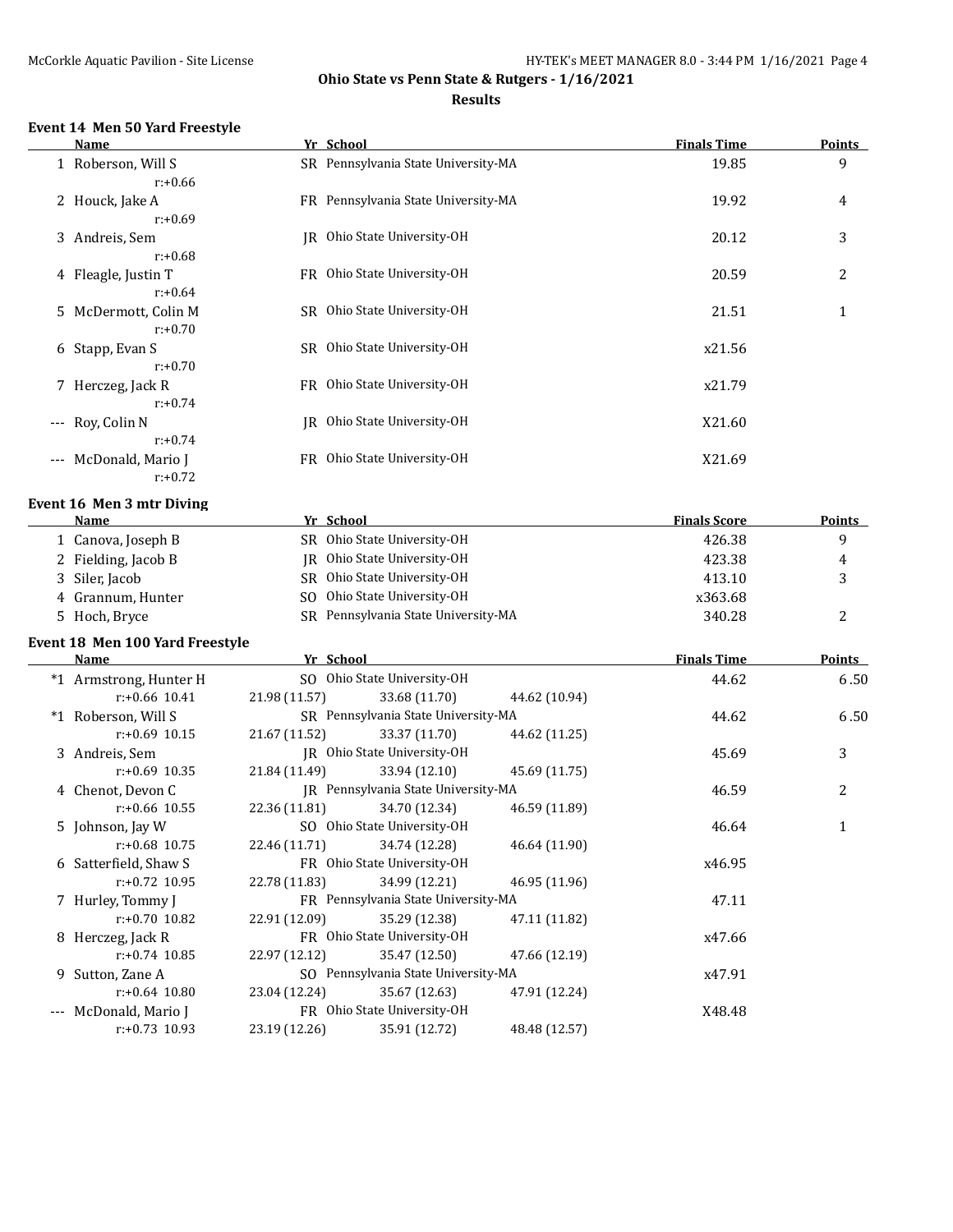#### **Results**

# **Event 20 Men 200 Yard Backstroke**

| Name |                      | Yr School                           |                                     |                 | <b>Finals Time</b> | <b>Points</b> |
|------|----------------------|-------------------------------------|-------------------------------------|-----------------|--------------------|---------------|
|      | 1 Daly, Michael C    | IR Pennsylvania State University-MA |                                     |                 | 1:44.04            | 9             |
|      | 24.68                | 50.78 (26.10)                       | 1:17.27(26.49)                      | 1:44.04 (26.77) |                    |               |
|      | 2 Watkins, Thomas    |                                     | SO Ohio State University-OH         |                 | 1:45.88            | 4             |
|      | 24.68                | 51.83 (27.15)                       | 1:18.94(27.11)                      | 1:45.88 (26.94) |                    |               |
|      | 3 Byrne, Lachlan D   |                                     | Pennsylvania State University-MA    |                 | 1:49.53            | 3             |
|      | 25.48                | 53.32 (27.84)                       | 1:21.69 (28.37)                     | 1:49.53 (27.84) |                    |               |
|      | 4 Kondalski, Rj J    |                                     | IR Ohio State University-OH         |                 | 1:49.71            | 2             |
|      | 25.38                | 53.13 (27.75)                       | 1:21.40 (28.27)                     | 1:49.71 (28.31) |                    |               |
|      | 5 Conley, Owen B     |                                     | FR Ohio State University-OH         |                 | 1:52.26            |               |
|      | 26.43                | 54.58 (28.15)                       | 1:23.27 (28.69)                     | 1:52.26 (28.99) |                    |               |
|      | 6 Sampson, John P    |                                     | IR Ohio State University-OH         |                 | x1:54.70           |               |
|      | 27.10                | 56.45 (29.35)                       | 1:25.79 (29.34)                     | 1:54.70 (28.91) |                    |               |
|      | 7 Oberle, Jacob A    |                                     | FR Pennsylvania State University-MA |                 | 1:57.75            |               |
|      | 26.79                | 55.74 (28.95)                       | 1:26.46 (30.72)                     | 1:57.75 (31.29) |                    |               |
|      | 8 McDermott, Colin M |                                     | SR Ohio State University-OH         |                 | x2:06.66           |               |
|      | 27.10                | 58.90 (31.80)                       | 1:33.00(34.10)                      | 2:06.66(33.66)  |                    |               |
| $--$ | Day, Brandon T       |                                     | FR Ohio State University-OH         |                 | X1:56.44           |               |
|      | 27.14                | 56.79 (29.65)                       | 1:26.87 (30.08)                     | 1:56.44 (29.57) |                    |               |
|      |                      |                                     |                                     |                 |                    |               |

# **Event 22 Men 200 Yard Breaststroke**

|       | Name                 | Yr School                   |                                        |                 | <b>Finals Time</b> | Points |
|-------|----------------------|-----------------------------|----------------------------------------|-----------------|--------------------|--------|
|       | 1 Raisanen, Daniel N |                             | FR Pennsylvania State University-MA    |                 |                    | 9      |
|       | $r: +0.72$ 27.45     | 57.74 (30.29)               | 1:28.44(30.70)                         | 1:58.89(30.45)  |                    |        |
|       | 2 Mathews, Jason S   |                             | IR Ohio State University-OH            |                 | 1:59.10            | 4      |
|       | $r: +0.70$ 26.42     | 56.04 (29.62)               | 1:27.21(31.17)                         | 1:59.10(31.89)  |                    |        |
|       | 3 Lulek, William R   |                             | IR Pennsylvania State University-MA    |                 | 2:01.51            | 3      |
|       | $r: +0.77$ 27.54     | 58.33 (30.79)               | 1:29.87(31.54)                         | 2:01.51(31.64)  |                    |        |
|       | 4 Delakis, Paul J    |                             | SR Ohio State University-OH<br>2:01.66 |                 |                    | 2      |
|       | r:+0.72 27.89        | 58.71 (30.82)               | 1:30.22(31.51)                         | 2:01.66 (31.44) |                    |        |
|       | 5 McFadden, Evan J   |                             | SR Ohio State University-OH            |                 |                    |        |
|       | $r: +0.68$ 27.49     | 59.18 (31.69)               | 1:31.45(32.27)                         | 2:04.42 (32.97) |                    |        |
|       | 6 Isings, Connor     |                             | SR Ohio State University-OH            |                 |                    |        |
|       | $r: +0.76$ 28.57     | 1:00.15(31.58)              | 1:32.77 (32.62)                        | 2:05.70 (32.93) |                    |        |
|       | 7 Regan, Billy T     |                             | SO Ohio State University-OH            |                 | x2:06.07           |        |
|       | $r: +0.62$ 28.64     | 1:00.44(31.80)              | 1:33.29(32.85)                         | 2:06.07 (32.78) |                    |        |
|       | Wise, Calvin W<br>8  |                             | FR Pennsylvania State University-MA    |                 | 2:06.46            |        |
|       | $r: +0.78$ 29.03     | 1:01.07(32.04)              | 1:33.68(32.61)                         | 2:06.46 (32.78) |                    |        |
| $---$ | McDaniel, Hudson J   | IR Ohio State University-OH |                                        |                 | X2:14.06           |        |
|       | $r: +0.71$ 28.97     | 1:02.21 (33.24)             | 1:38.23 (36.02)                        | 2:14.06 (35.83) |                    |        |
|       |                      |                             |                                        |                 |                    |        |

### **Event 24 Men 500 Yard Freestyle**

| <b>Name</b>        |                             | Yr School                   |                 | <b>Finals Time</b> | <b>Points</b> |
|--------------------|-----------------------------|-----------------------------|-----------------|--------------------|---------------|
| 1 Clark, Charlie K | FR Ohio State University-OH |                             |                 | 4:30.47            | 9             |
| $r: +0.75$ 25.68   | 53.46 (27.78)               | 1:21.23(27.77)              | 1:49.06 (27.83) |                    |               |
| 2:16.37(27.31)     | 2:43.55(27.18)              | 3:10.75 (27.20)             | 3:38.05 (27.30) |                    |               |
| 4:04.85(26.80)     | 4:30.47 (25.62)             |                             |                 |                    |               |
| 2 Hansen, North N  |                             | IR Ohio State University-OH |                 | 4:35.89            | 4             |
| $r: +0.75$ 25.63   | 53.56 (27.93)               | 1:21.50 (27.94)             | 1:49.39 (27.89) |                    |               |
| 2:17.33 (27.94)    | 2:45.39(28.06)              | 3:13.18 (27.79)             | 3:41.04(27.86)  |                    |               |
| 4:08.63 (27.59)    | 4:35.89 (27.26)             |                             |                 |                    |               |
|                    |                             |                             |                 |                    |               |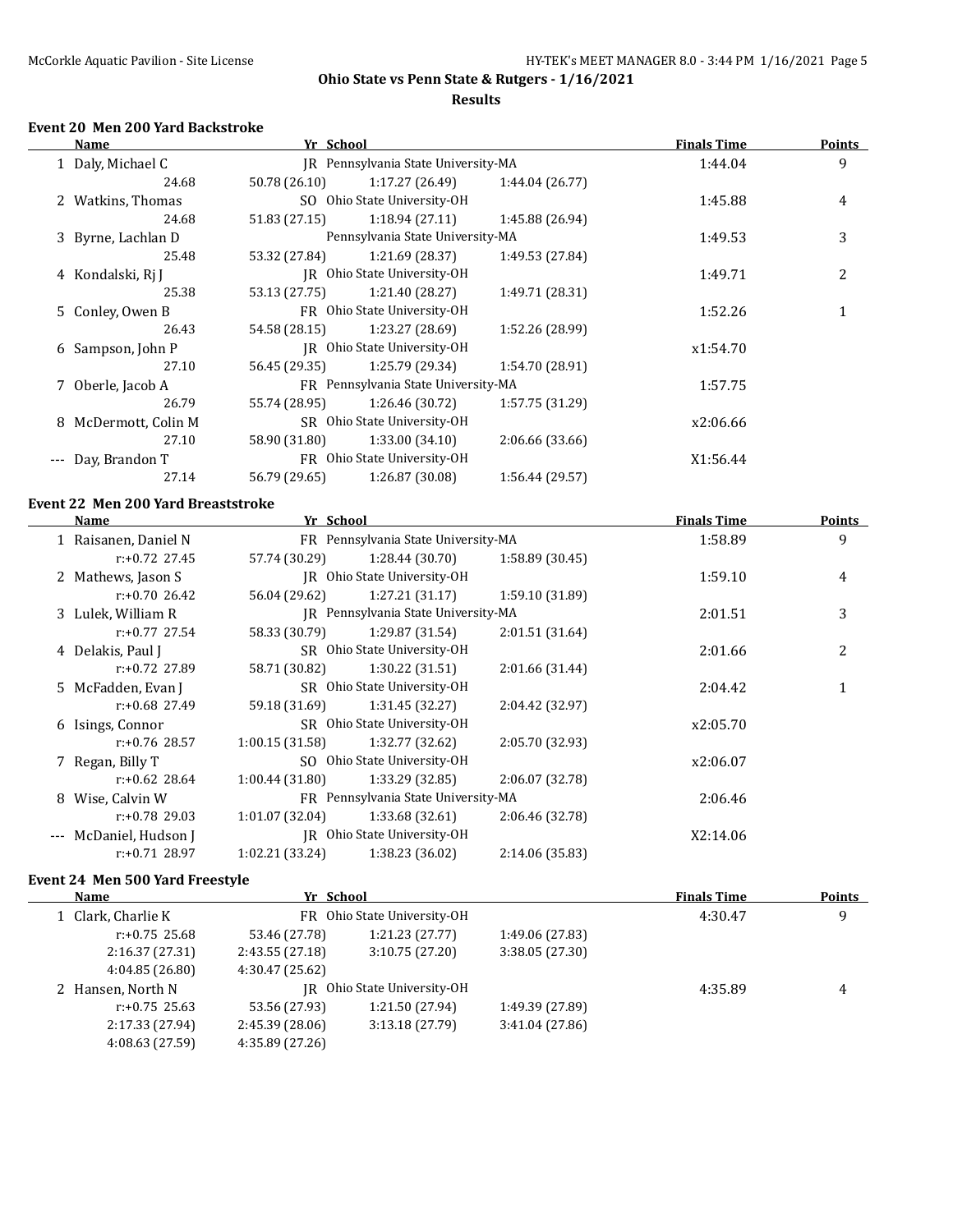#### **Results**

# **(Event 24 Men 500 Yard Freestyle)**

| <b>Name</b>             | Yr School                           |                                     |                 | <b>Finals Time</b> | <b>Points</b> |
|-------------------------|-------------------------------------|-------------------------------------|-----------------|--------------------|---------------|
| 3 Burt, Carson J        |                                     | SR Ohio State University-OH         |                 | 4:37.33            | 3             |
| $r: +0.75$ 25.72        | 53.63 (27.91)                       | 1:21.75(28.12)                      | 1:49.88 (28.13) |                    |               |
| 2:18.07 (28.19)         | 2:46.20 (28.13)                     | 3:14.51(28.31)                      | 3:42.47 (27.96) |                    |               |
| 4:10.23 (27.76)         | 4:37.33 (27.10)                     |                                     |                 |                    |               |
| 4 Brewer, Zachary M     |                                     | FR Pennsylvania State University-MA |                 | 4:37.48            | 2             |
| $r: +0.72$ 25.85        | 53.80 (27.95)                       | 1:21.92 (28.12)                     | 1:50.25(28.33)  |                    |               |
| 2:18.54 (28.29)         | 2:46.80 (28.26)                     | 3:15.15(28.35)                      | 3:43.32 (28.17) |                    |               |
| 4:11.39 (28.07)         | 4:37.48 (26.09)                     |                                     |                 |                    |               |
| 5 Rennard, Samuel       |                                     | SO Pennsylvania State University-MA |                 |                    | $\mathbf{1}$  |
| $r: +0.79$ 26.25        | 54.33 (28.08)                       | 1:22.64 (28.31)                     | 1:50.83 (28.19) |                    |               |
| 2:18.88(28.05)          | 2:47.05(28.17)                      | 3:15.36 (28.31)                     | 3:43.54 (28.18) |                    |               |
| 4:11.36 (27.82)         | 4:37.74 (26.38)                     |                                     |                 |                    |               |
| 6 Edwards, Jonathan C   |                                     | FR Ohio State University-OH         |                 | x4:40.49           |               |
| $r: +0.65$ 26.16        | 54.47 (28.31)                       | 1:22.86 (28.39)                     | 1:51.01 (28.15) |                    |               |
| 2:19.35 (28.34)         | 2:47.66 (28.31)                     | 3:16.33(28.67)                      | 3:45.00 (28.67) |                    |               |
| 4:12.99 (27.99)         | 4:40.49 (27.50)                     |                                     |                 |                    |               |
| 7 Radzikowski, Henry A  | FR Pennsylvania State University-MA |                                     |                 | 4:40.95            |               |
| $r: +0.71$ 26.06        | 54.24 (28.18)                       | 1:22.53 (28.29)                     | 1:51.32 (28.79) |                    |               |
| 2:19.78 (28.46)         | 2:48.36 (28.58)                     | 3:16.71(28.35)                      | 3:45.60 (28.89) |                    |               |
| 4:13.39 (27.79)         | 4:40.95 (27.56)                     |                                     |                 |                    |               |
| 8 Moak, Gavin T         |                                     | SO Ohio State University-OH         |                 | x4:45.52           |               |
| $r: +0.68$ 26.08        | 54.43 (28.35)                       | 1:23.24 (28.81)                     | 1:52.26 (29.02) |                    |               |
| 2:21.10 (28.84)         | 2:50.15 (29.05)                     | 3:19.22 (29.07)                     | 3:48.45 (29.23) |                    |               |
| 4:17.45 (29.00)         | 4:45.52 (28.07)                     |                                     |                 |                    |               |
| Magness, Matthew T      |                                     | SO Ohio State University-OH         |                 | X4:37.88           |               |
| $r: +0.70$ 25.75        | 53.82 (28.07)                       | 1:22.27 (28.45)                     | 1:50.62 (28.35) |                    |               |
| 2:18.63 (28.01)         | 2:46.78(28.15)                      | 3:14.85(28.07)                      | 3:42.78 (27.93) |                    |               |
| 4:10.80 (28.02)         | 4:37.88 (27.08)                     |                                     |                 |                    |               |
| Johnson, Jay W<br>$---$ |                                     | SO Ohio State University-OH         |                 | X4:56.62           |               |
| $r: +0.71$ 25.56        | 54.51 (28.95)                       | 1:24.03 (29.52)                     | 1:53.88 (29.85) |                    |               |
| 2:24.00 (30.12)         | 2:54.27 (30.27)                     | 3:24.51 (30.24)                     | 3:55.56(31.05)  |                    |               |
| 4:56.62 (1:01.06)       |                                     |                                     |                 |                    |               |

#### **Event 26 Men 100 Yard Butterfly**

|   | Name                   | Yr School                           |                                     |               | <b>Finals Time</b> | <b>Points</b> |
|---|------------------------|-------------------------------------|-------------------------------------|---------------|--------------------|---------------|
|   | *1 Zwijacz, Zac A      |                                     | IR Pennsylvania State University-MA |               | 48.15              | 6.50          |
|   | $r: +0.69$ 11.01       | 22.37 (11.36)                       | 35.71 (13.34)                       | 48.15 (12.44) |                    |               |
|   | *1 Houck, Jake A       |                                     | FR Pennsylvania State University-MA |               | 48.15              | 6.50          |
|   | r:+0.68                | 22.35()                             | 35.01 (12.66)                       | 48.15 (13.14) |                    |               |
|   | 3 Deckman, Jacob N     |                                     | SR Pennsylvania State University-MA |               | 49.30              | 3             |
|   | $r: +0.72$ 11.02       | 23.95 (12.93)                       | 36.37 (12.42)                       | 49.30 (12.93) |                    |               |
|   | 4 Khouzam, Jean-pierre |                                     | FR Ohio State University-OH         |               |                    | 2             |
|   | $r: +0.61$ 11.46       | 23.10 (11.64)                       | 36.35 (13.25)                       | 50.02 (13.67) |                    |               |
|   | 5 Vasquez, Carlos      | IR Pennsylvania State University-MA |                                     |               | x50.03             |               |
|   | $r: +0.65$ 11.11       | 23.27 (12.16)                       | 36.26 (12.99)                       | 50.03 (13.77) |                    |               |
|   | 6 Fleagle, Justin T    |                                     | FR Ohio State University-OH         |               |                    |               |
|   | $r: +0.63$ 11.36       | 23.48 (12.12)                       | 36.87 (13.39)                       | 50.36 (13.49) |                    |               |
|   | 7 Gribble, Trey O      |                                     | IR Ohio State University-OH         |               | 50.38              |               |
|   | $r: +0.68$ 11.09       | 23.77 (12.68)                       | 37.00 (13.23)                       | 50.38 (13.38) |                    |               |
| 8 | Gustafson, Chachi G    |                                     | SO Ohio State University-OH         |               | x50.54             |               |
|   | $r: +0.70$ 11.01       | 23.78 (12.77)                       | 37.28 (13.50)                       | 50.54 (13.26) |                    |               |
|   | 9 Stapp, Evan S        |                                     | SR Ohio State University-OH         |               |                    |               |
|   | $r: +0.74$ 11.14       | 23.93 (12.79)                       | 37.07 (13.14)                       | 50.69 (13.62) |                    |               |
|   |                        |                                     |                                     |               |                    |               |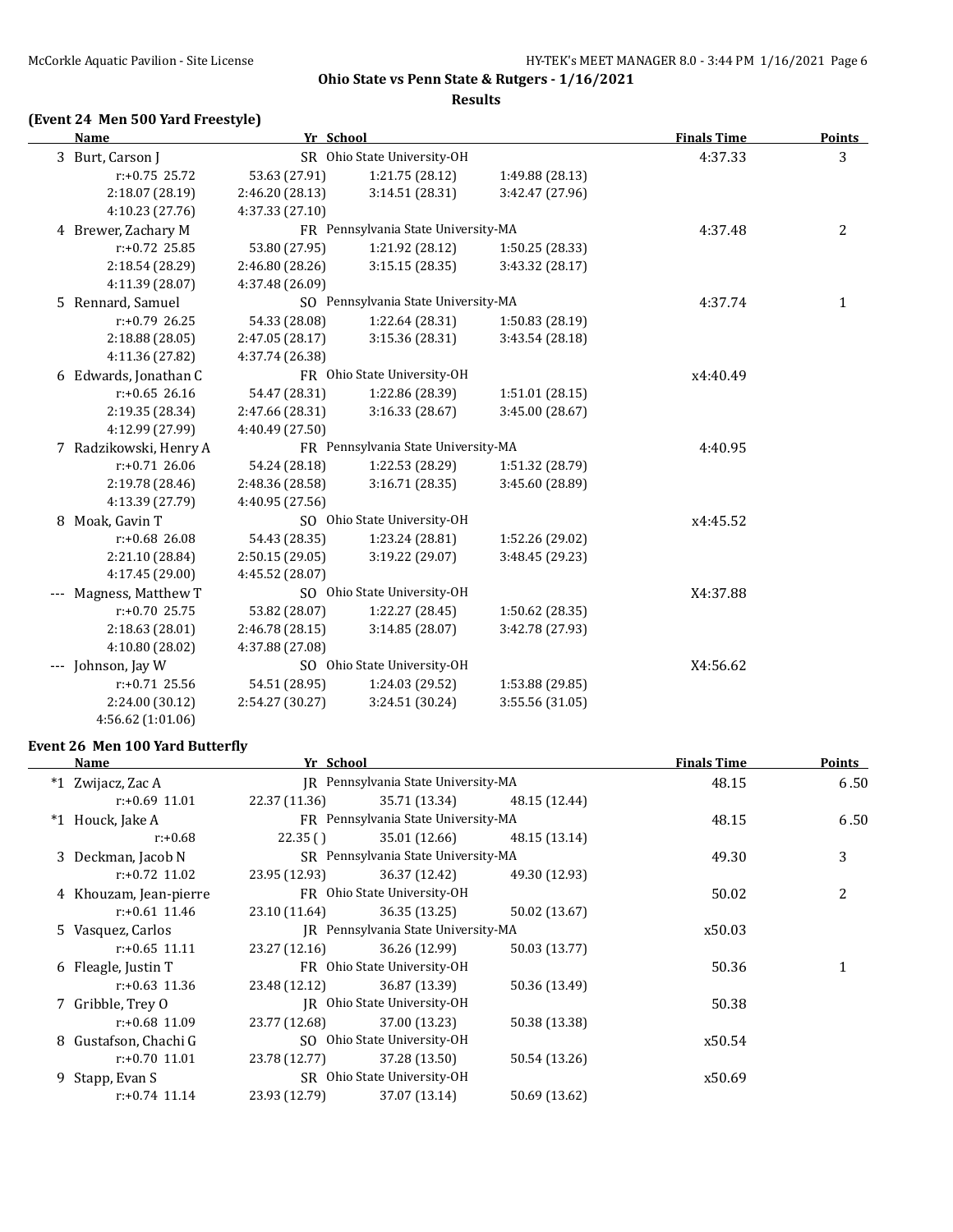#### **Results**

# **(Event 26 Men 100 Yard Butterfly)**

|  | Name                                                                                | Yr School                                                 |                                               |                                                                                                                       | <b>Finals Time</b>        | <b>Points</b>  |
|--|-------------------------------------------------------------------------------------|-----------------------------------------------------------|-----------------------------------------------|-----------------------------------------------------------------------------------------------------------------------|---------------------------|----------------|
|  | 10 Challis, Michael J                                                               |                                                           | SO Pennsylvania State University-MA           |                                                                                                                       | x51.45                    |                |
|  | $r: +0.67$ 11.11                                                                    | 24.45 (13.34)                                             | 38.34 (13.89)                                 | 51.45 (13.11)                                                                                                         |                           |                |
|  | Event 28 Men 1 mtr Diving                                                           |                                                           |                                               |                                                                                                                       |                           |                |
|  | Name                                                                                | Yr School                                                 |                                               |                                                                                                                       | <b>Finals Score</b>       | <b>Points</b>  |
|  | 1 Canova, Joseph B                                                                  |                                                           | SR Ohio State University-OH                   |                                                                                                                       | 394.13                    | 9              |
|  | 2 Fielding, Jacob B                                                                 |                                                           | JR Ohio State University-OH                   |                                                                                                                       | 368.18                    | 4              |
|  | 3 Siler, Jacob                                                                      |                                                           | SR Ohio State University-OH                   |                                                                                                                       | 353.33                    | 3              |
|  | 4 Grannum, Hunter                                                                   |                                                           | SO Ohio State University-OH                   |                                                                                                                       | x328.43                   |                |
|  | 5 Hoch, Bryce                                                                       |                                                           | SR Pennsylvania State University-MA           |                                                                                                                       | 289.50                    | $\overline{c}$ |
|  |                                                                                     |                                                           |                                               |                                                                                                                       |                           |                |
|  | Event 30 Men 200 Yard IM                                                            |                                                           |                                               |                                                                                                                       |                           |                |
|  | Name                                                                                | Yr School                                                 | SR Pennsylvania State University-MA           | <u> 1989 - Johann Harry Harry Harry Harry Harry Harry Harry Harry Harry Harry Harry Harry Harry Harry Harry Harry</u> | <b>Finals Time</b>        | <b>Points</b>  |
|  | 1 Harlow, Hayden S                                                                  | 1:49.96                                                   | 9                                             |                                                                                                                       |                           |                |
|  | $r: +0.74$ 24.22                                                                    | 51.78 (27.56)                                             | 1:23.17 (31.39)                               |                                                                                                                       |                           |                |
|  | 2 Delakis, Paul J                                                                   |                                                           | SR Ohio State University-OH                   |                                                                                                                       | 1:50.21                   | 4              |
|  | $r: +0.73$ 24.72                                                                    | 52.98 (28.26)                                             | 1:25.17 (32.19)                               | 1:50.21 (25.04)                                                                                                       |                           |                |
|  | 3 Watkins, Thomas                                                                   |                                                           | SO Ohio State University-OH                   |                                                                                                                       | 1:51.87                   | 3              |
|  | $r: +0.72$ 25.53                                                                    | 52.02 (26.49)                                             | 1:25.55 (33.53)                               | 1:51.87 (26.32)                                                                                                       |                           |                |
|  | 4 Mathews, Jason S                                                                  |                                                           | JR Ohio State University-OH                   |                                                                                                                       | 1:54.06                   | 2              |
|  | $r: +0.70$ 24.66                                                                    | 55.13 (30.47)                                             | 1:26.80 (31.67)                               | 1:54.06 (27.26)                                                                                                       |                           |                |
|  | 5 Wise, Calvin W                                                                    |                                                           | FR Pennsylvania State University-MA           |                                                                                                                       | 1:54.08                   | $\mathbf{1}$   |
|  | $r: +0.75$ 25.00                                                                    | 54.70 (29.70)                                             | 1:27.44 (32.74)                               | 1:54.08 (26.64)                                                                                                       |                           |                |
|  | 6 Byrne, Lachlan D                                                                  | Pennsylvania State University-MA                          |                                               |                                                                                                                       | 1:54.19                   |                |
|  | $r: +0.72$ 24.73                                                                    | 53.06 (28.33)                                             | 1:27.80 (34.74)                               | 1:54.19 (26.39)                                                                                                       |                           |                |
|  | 7 Gribble, Trey O                                                                   |                                                           | JR Ohio State University-OH                   |                                                                                                                       | x1:55.90                  |                |
|  | $r: +0.71$ 25.02                                                                    | 53.99 (28.97)<br>1:28.18 (34.19)<br>1:55.90 (27.72)       |                                               |                                                                                                                       |                           |                |
|  | 8 Conley, Owen B                                                                    |                                                           | FR Ohio State University-OH                   |                                                                                                                       | x1:57.64                  |                |
|  | r:+0.75 25.89                                                                       | 54.80 (28.91)                                             | 1:30.61 (35.81)                               | 1:57.64 (27.03)                                                                                                       |                           |                |
|  | --- Regan, Billy T                                                                  |                                                           | SO Ohio State University-OH                   |                                                                                                                       | X1:55.69                  |                |
|  | r:+0.62 25.85                                                                       | 56.19 (30.34)                                             | 1:29.12 (32.93)                               | 1:55.69 (26.57)                                                                                                       |                           |                |
|  | Event 32 Men 400 Yard Freestyle Relay                                               |                                                           |                                               |                                                                                                                       |                           |                |
|  | <b>Team</b>                                                                         | <b>Finals Time</b>                                        | <b>Points</b>                                 |                                                                                                                       |                           |                |
|  | <b>Relay</b><br>$\boldsymbol{A}$<br>1 Pennsylvania State University-M/              |                                                           |                                               |                                                                                                                       | 2:58.51                   | 11             |
|  | 1) Houck, Jake A FR                                                                 | 2) r:0.28 Daly, Michael JR<br>3) r:0.30 Roberson, Will SR |                                               |                                                                                                                       | 4) r:0.13 Zwijacz, Zac JR |                |
|  | $r: +0.69$ 21.58                                                                    | 45.11 (45.11)                                             | 1:06.28(21.17)                                | 1:29.29 (44.18)                                                                                                       |                           |                |
|  | 1:50.46 (21.17)                                                                     | 2:13.38 (44.09)                                           | 2:34.51 (21.13)                               | 2:58.51 (45.13)                                                                                                       |                           |                |
|  | 2 Ohio State University-OH                                                          | A                                                         |                                               |                                                                                                                       | 2:59.37                   | 4              |
|  | 1) Armstrong, Hunter H SO                                                           | 4) r:0.15 Delakis, Paul SR                                |                                               |                                                                                                                       |                           |                |
|  | r:+3.38 21.71                                                                       | 44.53 (44.53)                                             | 2) r:0.29 Andreis, Sem JR<br>1:05.36 (20.83)  | 3) r:0.12 Fleagle, Justin FR<br>1:28.65 (44.12)                                                                       |                           |                |
|  | 1:49.88 (21.23)                                                                     | 2:14.16 (45.51)                                           | 2:35.66 (21.50)                               | 2:59.37 (45.21)                                                                                                       |                           |                |
|  | 3 Ohio State University-OH                                                          | B                                                         |                                               |                                                                                                                       | 3:04.61                   | 2              |
|  | 1) Khouzam, Jean-pierre FR                                                          | 4) r:0.26 Johnson, Jay SO                                 |                                               |                                                                                                                       |                           |                |
|  | r:+0.60 22.42                                                                       | 46.97 (46.97)                                             | 1:08.89 (21.92)                               | 3) r:0.17 Satterfield, Shaw FR<br>1:33.19 (46.22)                                                                     |                           |                |
|  | 1:54.95 (21.76)                                                                     | 2:19.08 (45.89)                                           | 2:40.69 (21.61)                               | 3:04.61 (45.53)                                                                                                       |                           |                |
|  | 4 Pennsylvania State University-M/                                                  | 3:06.19                                                   |                                               |                                                                                                                       |                           |                |
|  | 1) Deckman, Jacob N SR                                                              |                                                           | 4) r:0.28 Radzikowski, Henry FR               |                                                                                                                       |                           |                |
|  | $r: +0.71$ 22.17                                                                    | 46.39 (46.39)                                             | 2) r:0.20 Chenot, Devon JR<br>1:08.41 (22.02) | 3) r:0.21 Raisanen, Daniel FR<br>1:32.65 (46.26)                                                                      |                           |                |
|  | 1:54.09 (21.44)                                                                     | 2:19.13 (46.48)                                           | 2:41.87 (22.74)                               | 3:06.19 (47.06)                                                                                                       |                           |                |
|  | 5 Ohio State University-OH                                                          | C                                                         |                                               |                                                                                                                       | x3:08.25                  |                |
|  | 1) Sampson, John P JR<br>2) r:0.26 McDonald, Mario FR<br>3) r:0.59 Herczeg, Jack FR |                                                           |                                               |                                                                                                                       | 4) r:0.22 Day, Brandon FR |                |
|  | $r: +0.63$ 22.65                                                                    | 46.89 (46.89)                                             | 1:09.08 (22.19)                               | 1:34.39 (47.50)                                                                                                       |                           |                |
|  | 1:57.16 (22.77)                                                                     | 2:21.90 (47.51)                                           | 2:43.88 (21.98)                               | 3:08.25 (46.35)                                                                                                       |                           |                |